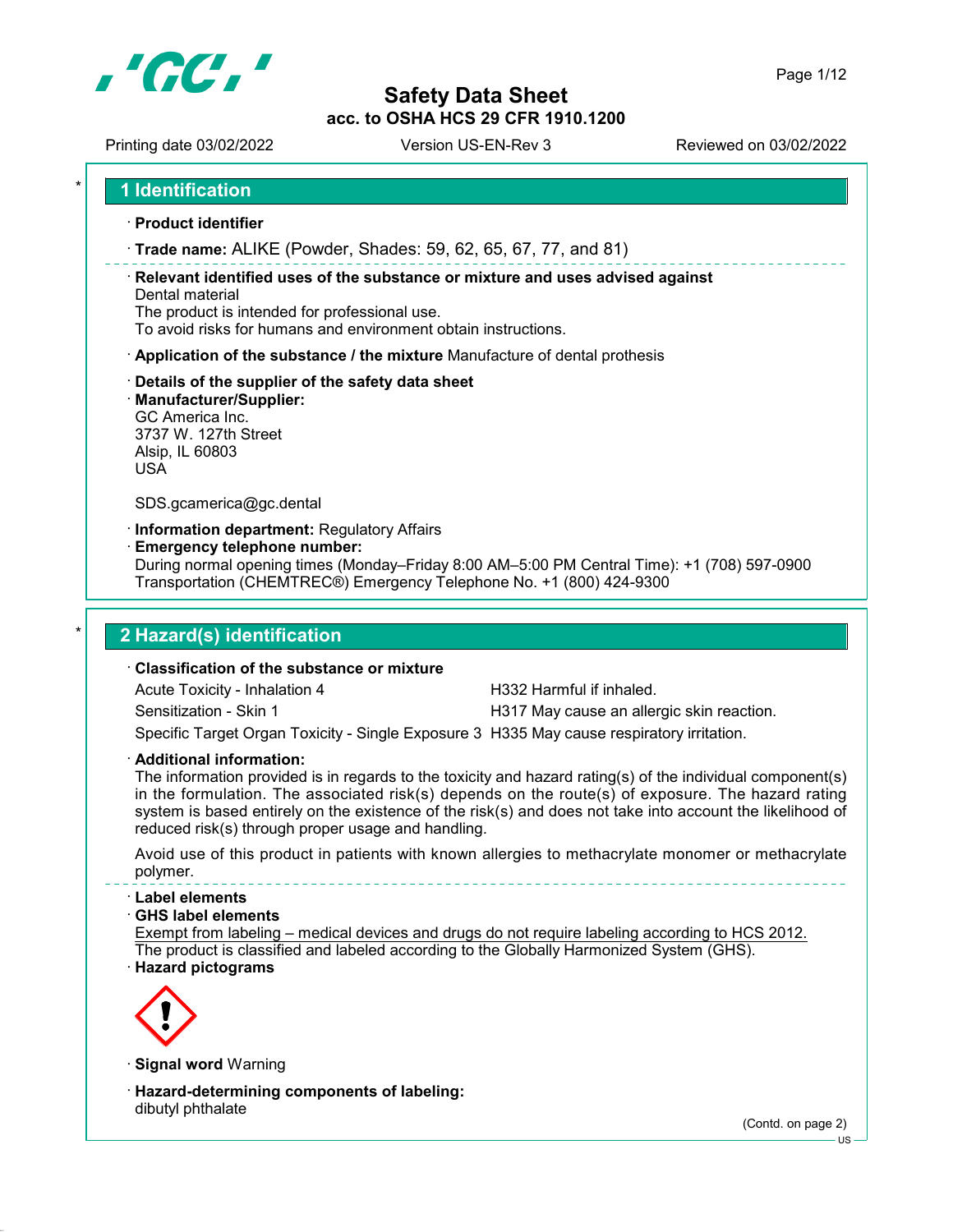Printing date 03/02/2022 Version US-EN-Rev 3 Reviewed on 03/02/2022

## Trade name: ALIKE (Powder, Shades: 59, 62, 65, 67, 77, and 81)

(Contd. of page 1)

### dibenzoyl peroxide · Hazard statements Harmful if inhaled. May cause an allergic skin reaction. May cause respiratory irritation. · Precautionary statements Avoid breathing dust/fume/gas/mist/vapors/spray Contaminated work clothing must not be allowed out of the workplace. Wear protective gloves. IF INHALED: Remove person to fresh air and keep comfortable for breathing. Store locked up. Dispose of contents/container in accordance with local/regional/national/international regulations. · Hazard(s) not otherwise classified (HNOC): None known.

- · Other hazards
- · Results of PBT and vPvB assessment
- · PBT: Not applicable.
- · vPvB: Not applicable.

# **3 Composition/information on ingredients**

#### · Chemical characterization: Mixtures

· Description: Mixture of the substances listed below with nonhazardous additions.

| · Dangerous components: |                                  |              |
|-------------------------|----------------------------------|--------------|
|                         | CAS: $84-74-2$ dibutyl phthalate | $12.5 - 5\%$ |
|                         | $ poly(methyl\,methacrylate) $   | $12.5 - 5\%$ |
|                         | CAS: 94-36-0 dibenzoyl peroxide  | $0.5 - 1\%$  |

### · Additional information:

Concentrations of dangerous components are expressed in percent by weight (% w/w).

If a substance is marked with \*\*, then substance is a trade secret. This is allowed under OSHA's Hazard Communication Standard (HCS) as a trade secret and under GHS as Confidential Business Information (CBI).

### 4 First-aid measures

#### · Description of first aid measures

#### · General information:

Immediately remove any clothing soiled by the product.

Symptoms of poisoning may even occur after several hours; therefore medical observation for at least 48 hours after the accident.

If symptoms persist consult doctor.

After inhalation:

Supply fresh air or oxygen; call for doctor.

In case of unconsciousness place patient stably in side position for transportation.

- Do not use mouth to mouth or mouth to nose resuscitation.
- · After skin contact:

Immediately wash with water and soap and rinse thoroughly. Seek medical treatment.

- 
- · After eye contact:

Rinse opened eye for several minutes under running water. If symptoms persist, consult a doctor.

(Contd. on page 3)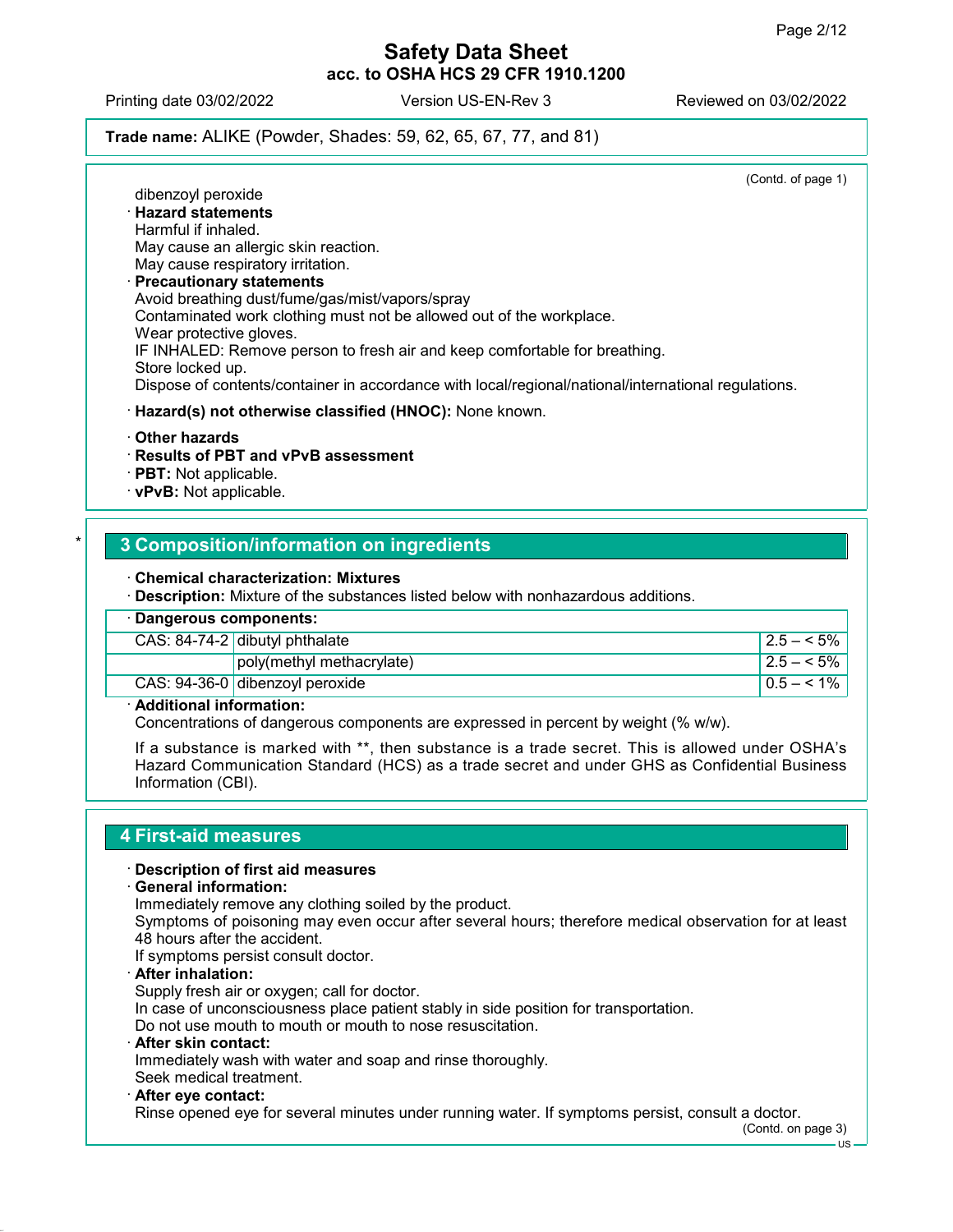Printing date 03/02/2022 Version US-EN-Rev 3 Reviewed on 03/02/2022

Trade name: ALIKE (Powder, Shades: 59, 62, 65, 67, 77, and 81)

(Contd. of page 2)

- · After swallowing:
- Rinse out mouth and then drink plenty of water.
- If symptoms persist consult doctor.
- · Information for doctor:
- · Most important symptoms and effects, both acute and delayed Allergic reactions
- · Indication of any immediate medical attention and special treatment needed

No further relevant information available.

# 5 Fire-fighting measures

- · Extinguishing media
- · Suitable extinguishing agents: CO2, extinguishing powder or water spray. Fight larger fires with water spray or alcohol resistant foam. Use fire fighting measures that suit the environment.
- · For safety reasons unsuitable extinguishing agents: Water with full jet
- · Special hazards arising from the substance or mixture

In case of fire, the following can be released: Carbon monoxide and carbon dioxide

· Advice for firefighters

· Protective equipment: Mouth respiratory protective device.

Wear self-contained respiratory protective device.

· Additional information Dispose of fire debris and contaminated fire fighting water in accordance with official regulations.

# 6 Accidental release measures

· Personal precautions, protective equipment and emergency procedures Remove persons from danger area. Avoid formation of dust. Avoid contact with the eyes and skin. Wear protective clothing. · Environmental precautions: Do not allow product to reach sewage system or any water course. Inform respective authorities in case of seepage into water course or sewage system. Do not allow to penetrate the ground/soil. In case of seepage into the ground inform responsible authorities. Methods and material for containment and cleaning up: Pick up mechanically. Prevent formation of dust. Dispose of the collected material according to regulations. **Reference to other sections** See Section 7 for information on safe handling. See Section 8 for information on personal protection equipment. See Section 13 for disposal information. · Protective Action Criteria for Chemicals Protective Action Criterion (PAC); Protective Action Criteria (PACs); Lower Explosive Limit (LEL) \* indicates the PAC value is between 10% and up to 50% of the LEL (10% LEL  $\leq$  PAC  $\leq$  50% LEL). \*\* indicates the PAC value is between 50% and up to 100% of the LEL (50% LEL ≤ PAC < 100% LEL). \*\*\* indicates the PAC value is at 100% or more of the LEL (PAC ≥ LEL). excerpt from Introduction to PAC Table 2 – PAC Rev. 29 – May 2016 (Contd. on page 4)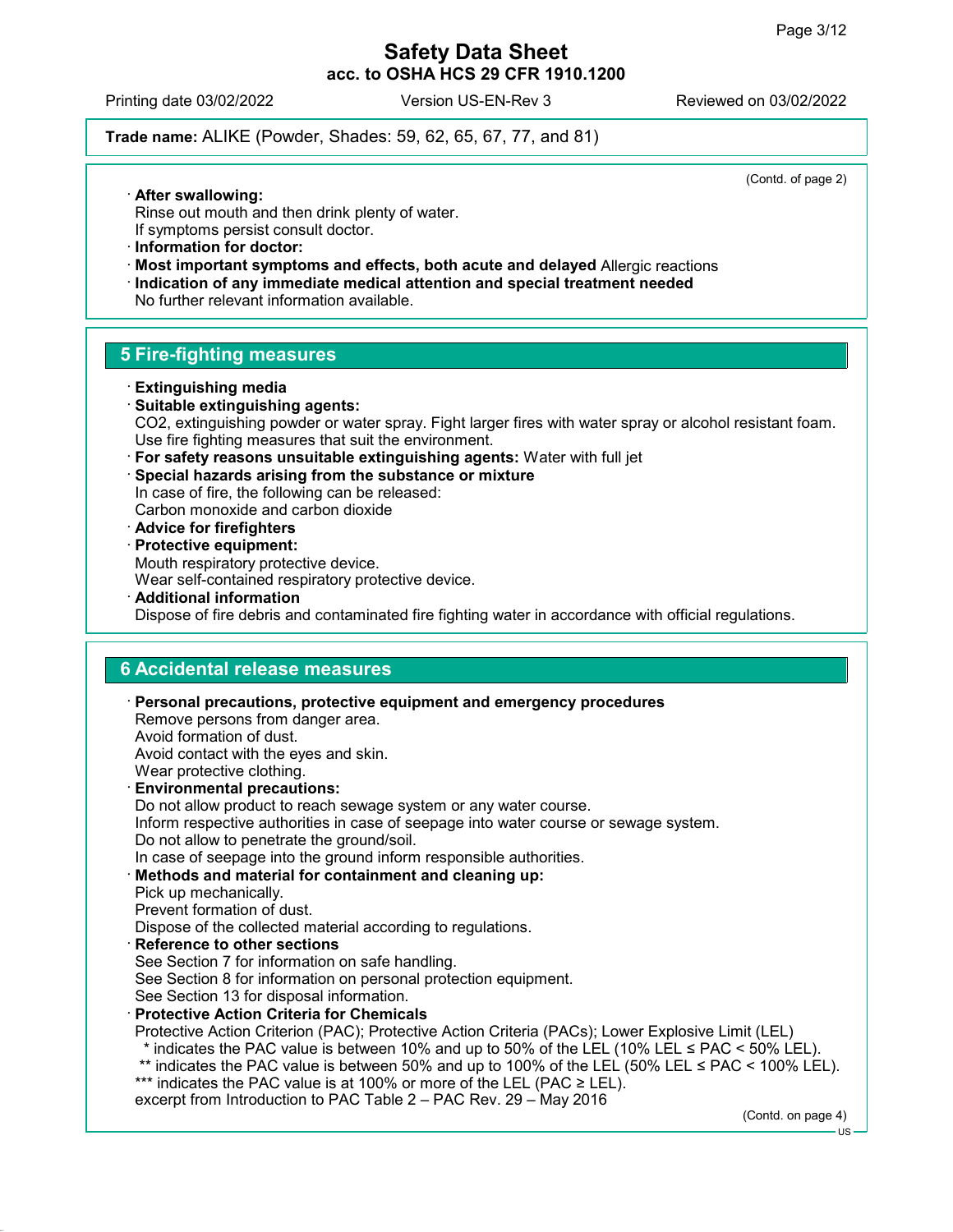Printing date 03/02/2022 Version US-EN-Rev 3 Reviewed on 03/02/2022

Trade name: ALIKE (Powder, Shades: 59, 62, 65, 67, 77, and 81)

|                 |                                         | (Contd. of page 3)        |
|-----------------|-----------------------------------------|---------------------------|
| $\cdot$ PAC-1:  |                                         |                           |
|                 | CAS: 65997-17-3 glass, oxide, chemicals | $15$ mg/m <sup>3</sup>    |
| CAS: 84-74-2    | dibutyl phthalate                       | $15 \text{ mg/m}^3$       |
| CAS: 94-36-0    | dibenzoyl peroxide                      | $15 \text{ mg/m}^3$       |
| CAS: 13463-67-7 | titanium dioxide                        | $30$ mg/m <sup>3</sup>    |
|                 | silane**                                | $71$ mg/m <sup>3</sup>    |
| CAS: 1317-61-9  | triiron tetraoxide                      | $21$ mg/m <sup>3</sup>    |
|                 | colorant**                              | $15$ mg/m <sup>3</sup>    |
| $·$ PAC-2:      |                                         |                           |
|                 | CAS: 65997-17-3 glass, oxide, chemicals | $170$ mg/m <sup>3</sup>   |
| CAS: 84-74-2    | dibutyl phthalate                       | $1,600$ mg/m <sup>3</sup> |
| CAS: 94-36-0    | dibenzoyl peroxide                      | $1,200$ mg/m <sup>3</sup> |
| CAS: 13463-67-7 | titanium dioxide                        | 330 $mg/m3$               |
|                 | silane**                                | 780 mg/m <sup>3</sup>     |
| CAS: 1317-61-9  | triiron tetraoxide                      | $230$ mg/m <sup>3</sup>   |
|                 | colorant**                              | $360$ mg/m <sup>3</sup>   |
| $\cdot$ PAC-3:  |                                         |                           |
|                 | CAS: 65997-17-3 glass, oxide, chemicals | 990 mg/m <sup>3</sup>     |
| CAS: 84-74-2    | dibutyl phthalate                       | 9300* mg/m <sup>3</sup>   |
| CAS: 94-36-0    | dibenzoyl peroxide                      | $7,000$ mg/m <sup>3</sup> |
| CAS: 13463-67-7 | titanium dioxide                        | $2,000$ mg/m <sup>3</sup> |
|                 | silane**                                | $4,700$ mg/m <sup>3</sup> |
| CAS: 1317-61-9  | triiron tetraoxide                      | $1,400$ mg/m <sup>3</sup> |
|                 | colorant**                              | $2,200$ mg/m <sup>3</sup> |
|                 |                                         |                           |

# **7 Handling and storage**

· Handling:

### · Precautions for safe handling

Observe instructions for use. Ensure good ventilation/exhaustion at the workplace. Prevent formation of dust. Do not inhale dust / smoke / mist. Any deposit of dust which cannot be avoided must be regularly removed. Avoid contact with the eyes and skin.

· Information about protection against explosions and fires: No further relevant information available.

· Conditions for safe storage, including any incompatibilities

· Storage:

- · Requirements to be met by storerooms and receptacles: Store only in unopened original receptacles.
- · Information about storage in one common storage facility: Store away from foodstuffs.
- · Further information about storage conditions:

Observe instructions for use / storage. Keep receptacle tightly sealed.

(Contd. on page 5)

 $H$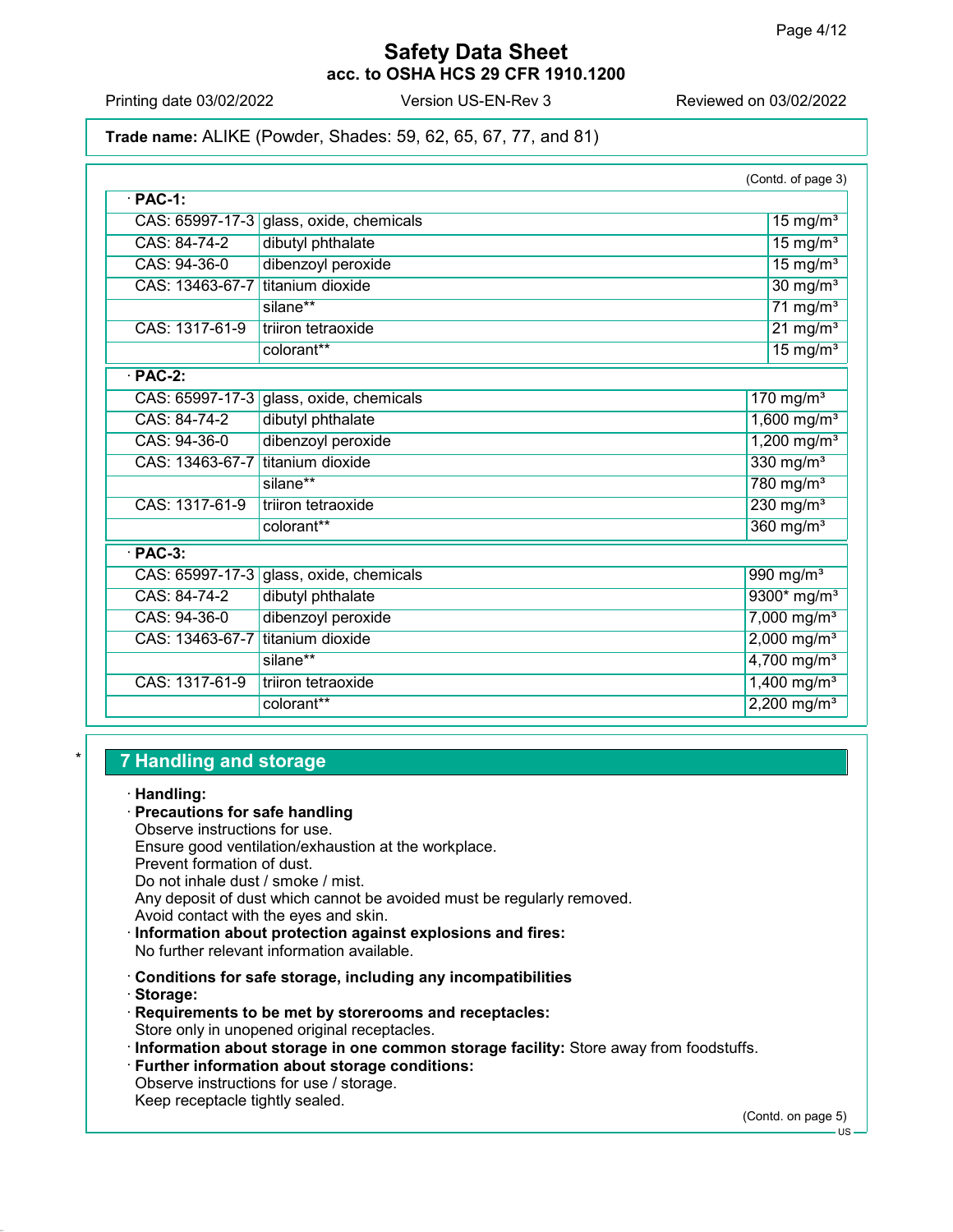(Contd. of page 4)

# Safety Data Sheet acc. to OSHA HCS 29 CFR 1910.1200

Printing date 03/02/2022 Version US-EN-Rev 3 Reviewed on 03/02/2022

Trade name: ALIKE (Powder, Shades: 59, 62, 65, 67, 77, and 81)

· Specific end use(s) No further relevant information available.

# 8 Exposure controls/personal protection

· Additional information about design of technical systems: No further data; see item 7.

### · Control parameters

· Components with limit values that require monitoring at the workplace:

The following constituents are the only constituents of the product which have a PEL, TLV or other recommended exposure limit.

At this time, the remaining constituent has no known exposure limits.

| , a and anno, and romaining concadent nuo no miowii cxpocure ilimic.                                                                                                                                                                                                                                                                                                                                                                                                            |
|---------------------------------------------------------------------------------------------------------------------------------------------------------------------------------------------------------------------------------------------------------------------------------------------------------------------------------------------------------------------------------------------------------------------------------------------------------------------------------|
| CAS: 84-74-2 dibutyl phthalate                                                                                                                                                                                                                                                                                                                                                                                                                                                  |
| PEL Long-term value: 5 mg/m <sup>3</sup>                                                                                                                                                                                                                                                                                                                                                                                                                                        |
| REL Long-term value: 5 mg/m <sup>3</sup>                                                                                                                                                                                                                                                                                                                                                                                                                                        |
| TLV Long-term value: $5 \text{ mg/m}^3$                                                                                                                                                                                                                                                                                                                                                                                                                                         |
| CAS: 94-36-0 dibenzoyl peroxide                                                                                                                                                                                                                                                                                                                                                                                                                                                 |
| PEL Long-term value: 5 mg/m <sup>3</sup>                                                                                                                                                                                                                                                                                                                                                                                                                                        |
| REL Long-term value: 5 mg/m <sup>3</sup>                                                                                                                                                                                                                                                                                                                                                                                                                                        |
| TLV Long-term value: 5 mg/m <sup>3</sup><br>A4                                                                                                                                                                                                                                                                                                                                                                                                                                  |
| <b>Regulatory information</b><br>PEL: Guide to Occupational Exposure Values (OSHA PELs)<br>REL: Guide to Occupational Exposure Values (NIOSH RELs)<br>TLV: Guide to Occupational Exposure Values (TLV)<br>. Additional information: The lists that were valid during the creation were used as basis.                                                                                                                                                                           |
| <b>Exposure controls</b><br>· Personal protective equipment:<br><b>General protective and hygienic measures:</b><br>The usual precautionary measures for handling chemicals should be followed.<br>Do not inhale dust / smoke / mist.<br>Avoid contact with the eyes and skin.<br>Wash hands before breaks and at the end of work.<br>Keep away from foodstuffs, beverages and feed.<br>Immediately remove all soiled and contaminated clothing.<br><b>Breathing equipment:</b> |
| Suitable respiratory protective device recommended.                                                                                                                                                                                                                                                                                                                                                                                                                             |
| <b>Protection of hands:</b>                                                                                                                                                                                                                                                                                                                                                                                                                                                     |
| Protective gloves                                                                                                                                                                                                                                                                                                                                                                                                                                                               |

### · Material of gloves

The selection of the suitable gloves does not only depend on the material, but also on further marks of quality and varies from manufacturer to manufacturer. As the product is a preparation of several substances, the resistance of the glove material can not be calculated in advance and has therefore to be checked prior to the application.

(Contd. on page 6)

 $-1$ IS -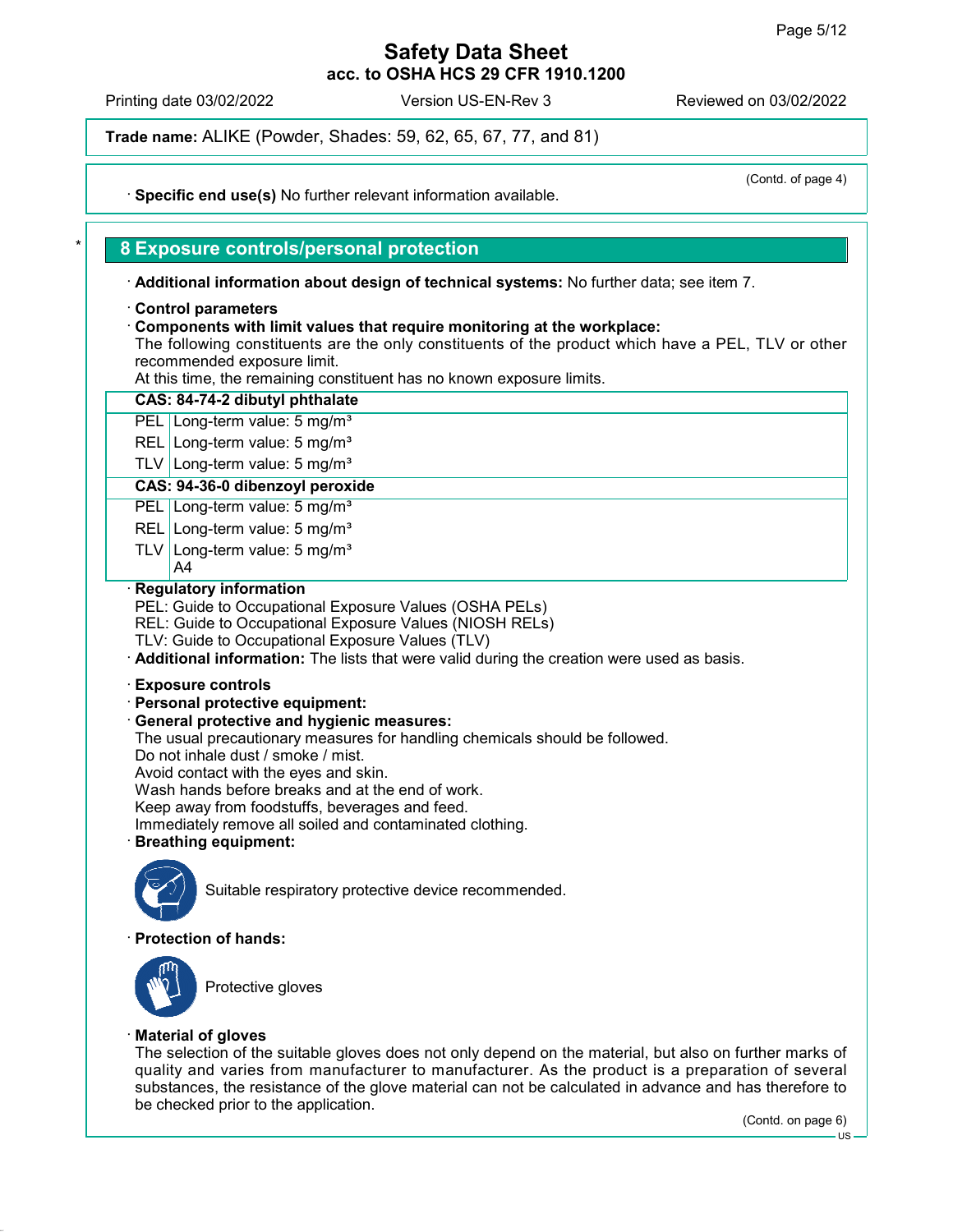Printing date 03/02/2022 Version US-EN-Rev 3 Reviewed on 03/02/2022

Trade name: ALIKE (Powder, Shades: 59, 62, 65, 67, 77, and 81)

(Contd. of page 5)

### · Penetration time of glove material

The exact break through time has to be found out by the manufacturer of the protective gloves and has to be observed.

· Eye protection:



Safety glasses

| <b>General Information</b><br>· Appearance:<br>Form:<br>Color:<br>· Odor:<br><b>Odorless</b><br>Odor threshold:<br>· pH-value:<br>Change in condition<br><b>Melting point/Melting range:</b><br><b>Boiling point/Boiling range:</b><br>· Flash point:<br>· Flammability (solid, gaseous):<br>· Ignition temperature:<br>· Decomposition temperature:<br>· Auto igniting:<br>Danger of explosion:<br>· Explosion limits:<br>Lower:<br>$0.1$ Vol %<br>2 Vol %<br>Upper:<br>· Vapor pressure:<br>Density at 20 °C (68 °F): | Free-flowing powder<br>Light Yellow to Light Brown<br>Not determined.<br>Not applicable.<br>Undetermined.<br>Not applicable.<br>Not applicable.<br>Not determined.<br>Undetermined.<br>Not determined.<br>Product is not self-igniting.<br>Not determined. |
|-------------------------------------------------------------------------------------------------------------------------------------------------------------------------------------------------------------------------------------------------------------------------------------------------------------------------------------------------------------------------------------------------------------------------------------------------------------------------------------------------------------------------|------------------------------------------------------------------------------------------------------------------------------------------------------------------------------------------------------------------------------------------------------------|
|                                                                                                                                                                                                                                                                                                                                                                                                                                                                                                                         |                                                                                                                                                                                                                                                            |
|                                                                                                                                                                                                                                                                                                                                                                                                                                                                                                                         |                                                                                                                                                                                                                                                            |
|                                                                                                                                                                                                                                                                                                                                                                                                                                                                                                                         |                                                                                                                                                                                                                                                            |
|                                                                                                                                                                                                                                                                                                                                                                                                                                                                                                                         |                                                                                                                                                                                                                                                            |
|                                                                                                                                                                                                                                                                                                                                                                                                                                                                                                                         |                                                                                                                                                                                                                                                            |
|                                                                                                                                                                                                                                                                                                                                                                                                                                                                                                                         |                                                                                                                                                                                                                                                            |
|                                                                                                                                                                                                                                                                                                                                                                                                                                                                                                                         |                                                                                                                                                                                                                                                            |
|                                                                                                                                                                                                                                                                                                                                                                                                                                                                                                                         |                                                                                                                                                                                                                                                            |
|                                                                                                                                                                                                                                                                                                                                                                                                                                                                                                                         |                                                                                                                                                                                                                                                            |
|                                                                                                                                                                                                                                                                                                                                                                                                                                                                                                                         |                                                                                                                                                                                                                                                            |
|                                                                                                                                                                                                                                                                                                                                                                                                                                                                                                                         |                                                                                                                                                                                                                                                            |
|                                                                                                                                                                                                                                                                                                                                                                                                                                                                                                                         |                                                                                                                                                                                                                                                            |
|                                                                                                                                                                                                                                                                                                                                                                                                                                                                                                                         |                                                                                                                                                                                                                                                            |
|                                                                                                                                                                                                                                                                                                                                                                                                                                                                                                                         |                                                                                                                                                                                                                                                            |
|                                                                                                                                                                                                                                                                                                                                                                                                                                                                                                                         |                                                                                                                                                                                                                                                            |
|                                                                                                                                                                                                                                                                                                                                                                                                                                                                                                                         |                                                                                                                                                                                                                                                            |
|                                                                                                                                                                                                                                                                                                                                                                                                                                                                                                                         |                                                                                                                                                                                                                                                            |
|                                                                                                                                                                                                                                                                                                                                                                                                                                                                                                                         |                                                                                                                                                                                                                                                            |
|                                                                                                                                                                                                                                                                                                                                                                                                                                                                                                                         | Not applicable.                                                                                                                                                                                                                                            |
|                                                                                                                                                                                                                                                                                                                                                                                                                                                                                                                         | 2.56 g/cm <sup>3</sup> (21.36 lbs/gal)                                                                                                                                                                                                                     |
| · Relative density                                                                                                                                                                                                                                                                                                                                                                                                                                                                                                      | Not determined.                                                                                                                                                                                                                                            |
| · Vapor density                                                                                                                                                                                                                                                                                                                                                                                                                                                                                                         | Not applicable.                                                                                                                                                                                                                                            |
| <b>Evaporation rate</b>                                                                                                                                                                                                                                                                                                                                                                                                                                                                                                 | Not applicable.                                                                                                                                                                                                                                            |
| Solubility in / Miscibility with                                                                                                                                                                                                                                                                                                                                                                                                                                                                                        |                                                                                                                                                                                                                                                            |
| Water:<br>Insoluble.                                                                                                                                                                                                                                                                                                                                                                                                                                                                                                    |                                                                                                                                                                                                                                                            |
| · Partition coefficient (n-octanol/water): Not determined.                                                                                                                                                                                                                                                                                                                                                                                                                                                              |                                                                                                                                                                                                                                                            |
| · Viscosity:                                                                                                                                                                                                                                                                                                                                                                                                                                                                                                            |                                                                                                                                                                                                                                                            |
| Dynamic:<br>Kinematic:                                                                                                                                                                                                                                                                                                                                                                                                                                                                                                  | Not applicable.<br>Not applicable.                                                                                                                                                                                                                         |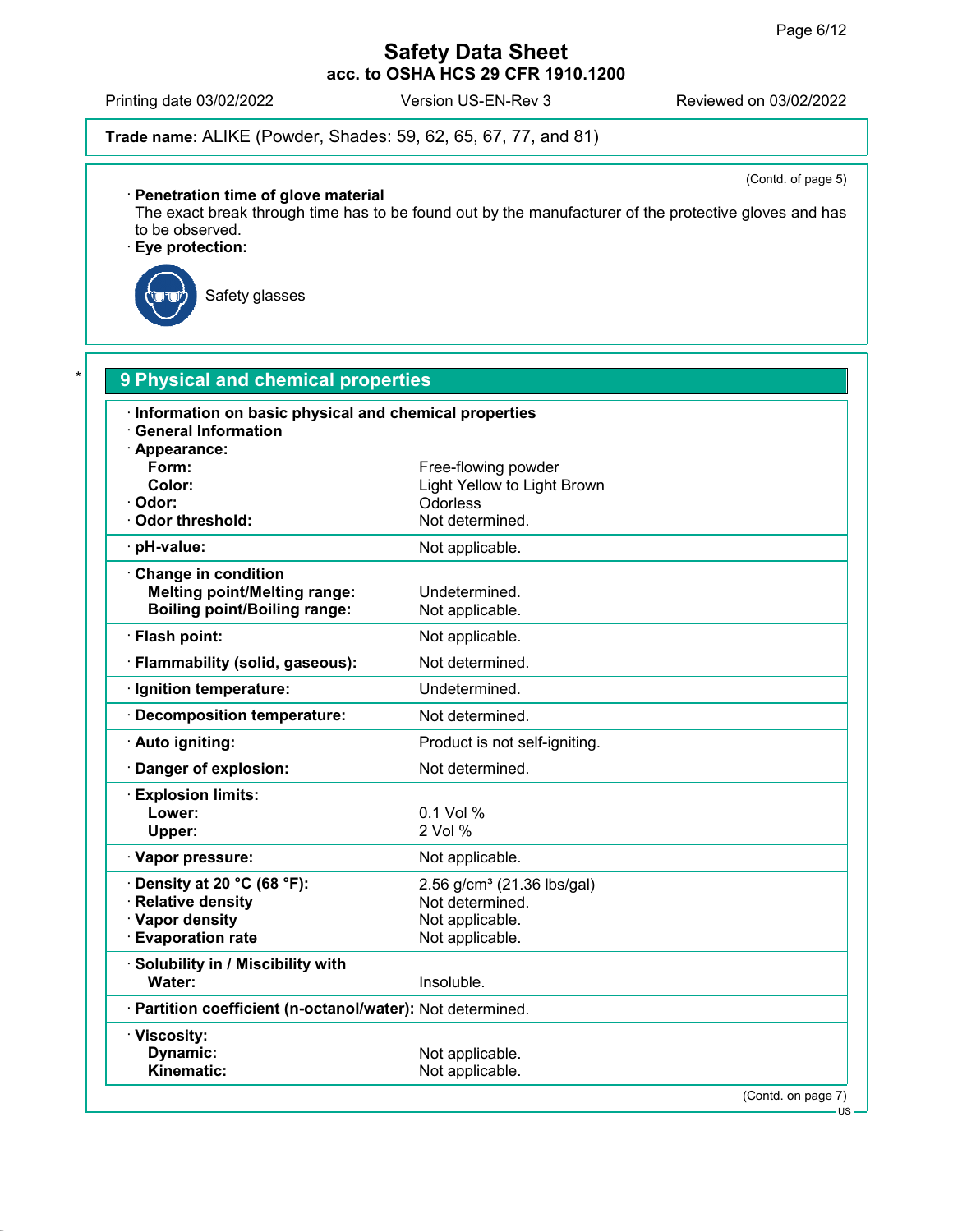Printing date 03/02/2022 Version US-EN-Rev 3 Reviewed on 03/02/2022

Trade name: ALIKE (Powder, Shades: 59, 62, 65, 67, 77, and 81)

|                              | (Contd. of page 6)                         |
|------------------------------|--------------------------------------------|
| · Solvent content:<br>Water: | $0.3\%$                                    |
| <b>VOC content:</b>          | 0.00%                                      |
| Solids content:              | $100.0 \%$                                 |
| <b>⋅ Other information</b>   | No further relevant information available. |

# 10 Stability and reactivity

- · Reactivity No further relevant information available.
- · Chemical stability Stable at ambient temperature.
- · Thermal decomposition / conditions to be avoided: No decomposition if used according to specifications.
- · Possibility of hazardous reactions No dangerous reactions known.
- · Conditions to avoid No further relevant information available.
- · Incompatible materials: Reacts with strong acids.
- · Hazardous decomposition products:
- Carbon dioxide
- Carbon monoxide
- Flammable gases/vapors
- Poisonous gases/vapors

# 11 Toxicological information

- · Information on toxicological effects
- · Acute toxicity:
- · LD/LC50 values that are relevant for classification:

### CAS: 84-74-2 dibutyl phthalate

- Oral LD50 8000 mg/kg (rat (f+m))
- Dermal LD50 20000 mg/kg (rabbit)

### · Primary irritant effect:

- · on the skin: No irritant effect.
- · on the eye: No irritating effect.
- · Sensitization: Sensitization possible through skin contact.
- · Symptoms related to the physical, chemical and toxicological characteristics: Allergic reactions
- · Subacute to chronic toxicity: No further relevant information available.
- · Numerical measures of toxicity:

No ATEmix is calculated because ingredients of the mixture with LD50 or LC50 values are not considered relevant because of low concentration, a less severe acute toxicity category, or both. (ATEmix is the acute toxicity estimate of the mixture.)

- · Additional toxicological information: Harmful
- · Carcinogenic categories

| · IARC (International Agency for Research on Cancer) |                    |
|------------------------------------------------------|--------------------|
| poly(methyl methacrylate)                            | 3                  |
| dibenzoyl peroxide                                   |                    |
| titanium dioxide                                     | 2B                 |
|                                                      | (Contd. on page 8) |
|                                                      | US                 |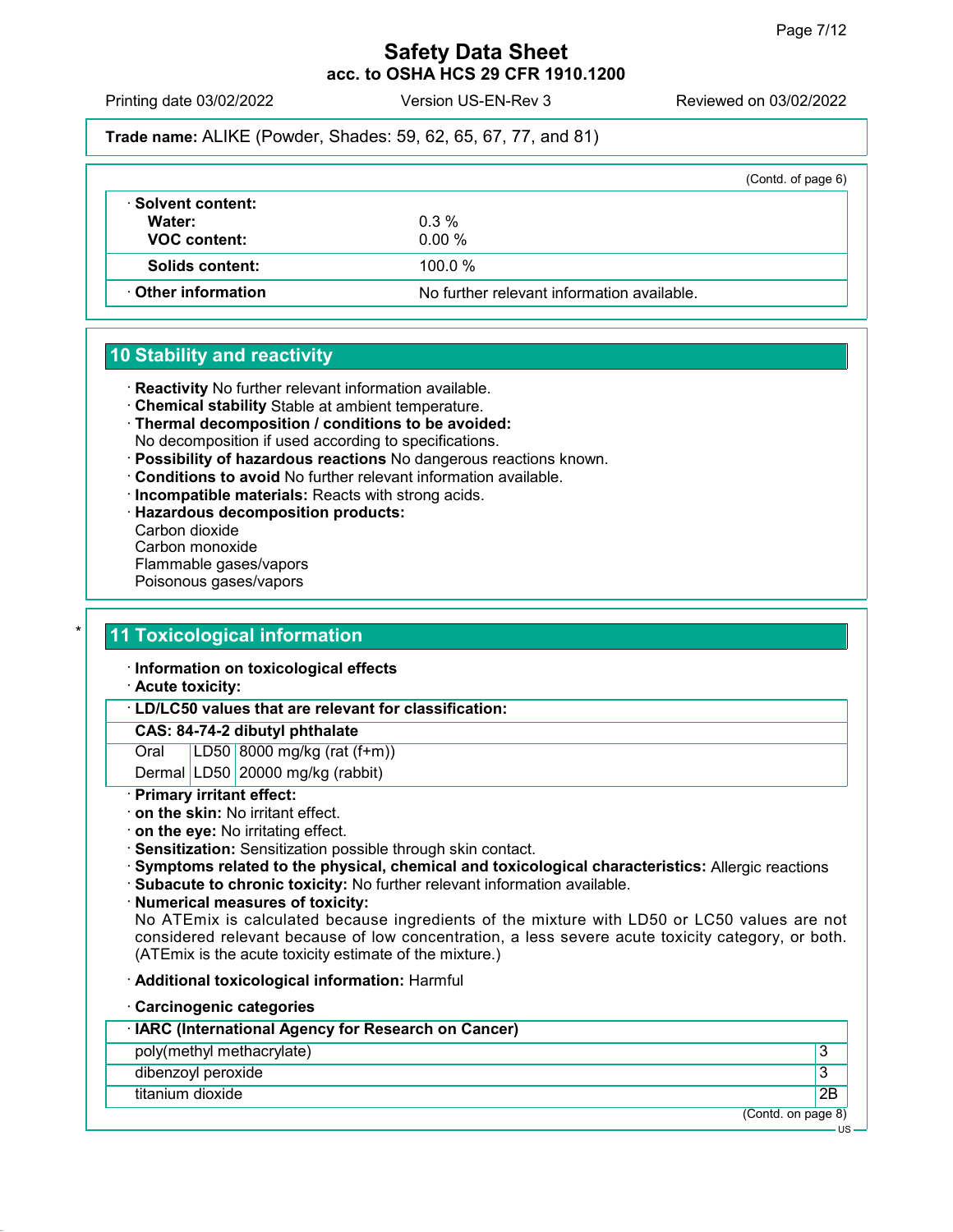Printing date 03/02/2022 Version US-EN-Rev 3 Reviewed on 03/02/2022

# Trade name: ALIKE (Powder, Shades: 59, 62, 65, 67, 77, and 81)

| (Contd. of page 7)<br>colorant**                                                                                   | 3 |
|--------------------------------------------------------------------------------------------------------------------|---|
|                                                                                                                    |   |
| NTP (National Toxicology Program)                                                                                  |   |
| None of the ingredients is listed.                                                                                 |   |
| <b>OSHA-Ca (Occupational Safety &amp; Health Administration)</b>                                                   |   |
| None of the ingredients is listed.                                                                                 |   |
| Carcinogenic categories' legend:                                                                                   |   |
| IARC Group 1: The agent is carcinogenic to humans.<br>IARC Group 2A: The agent is probably carcinogenic to humans. |   |
| IARC Group 2B: The agent is possibly carcinogenic to humans.                                                       |   |
| IARC Group 3: The agent is not classifiable as to its carcinogenicity to humans.                                   |   |
| IARC Group 4: The agent is probably not carcinogenic to humans.                                                    |   |
| NTP K: Known to be human carcinogen.                                                                               |   |
| NTP R: Reasonably anticipated to be human carcinogen.                                                              |   |
| · Additional carcinogenic information: No further relevant information available.                                  |   |
| Repeated dose toxicity. No further relevant information available.                                                 |   |
| CMR effects (carcinogenicity, mutagenicity and toxicity for reproduction)                                          |   |
| No further relevant information available.                                                                         |   |
| No further relevant information available.                                                                         |   |
| · Germ cell mutagenicity No further relevant information available.                                                |   |
| Carcinogenicity No further relevant information available.                                                         |   |
| · Reproductive toxicity No further relevant information available.                                                 |   |
| · Specific target organ toxicity - single exposure No further relevant information available.                      |   |
| Bpecific target organ toxicity - repeated exposure No further relevant information available.                      |   |
| Aspiration hazard No further relevant information available.                                                       |   |
|                                                                                                                    |   |
|                                                                                                                    |   |

# 12 Ecological information

- · Toxicity
- · Aquatic toxicity: No further relevant information available.
- · Persistence and degradability No further relevant information available.
- · Behavior in environmental systems:
- · Bioaccumulative potential No further relevant information available.
- · Mobility in soil No further relevant information available.
- · Additional ecological information:
- · General notes:

Water hazard class 3 (German regulation, AwSV) (Self-assessment): highly hazardous to water Do not allow product to reach ground water, water course or sewage system, even in small quantities. Danger to drinking water if even extremely small quantities leak into the ground.

- · Results of PBT and vPvB assessment
- · PBT: Not applicable.
- · vPvB: Not applicable.
- · Other adverse effects No further relevant information available.

# 13 Disposal considerations

- · Waste treatment methods
- · Recommendation:

Dispose of contents / container in accordance with local / regional / national / international regulations.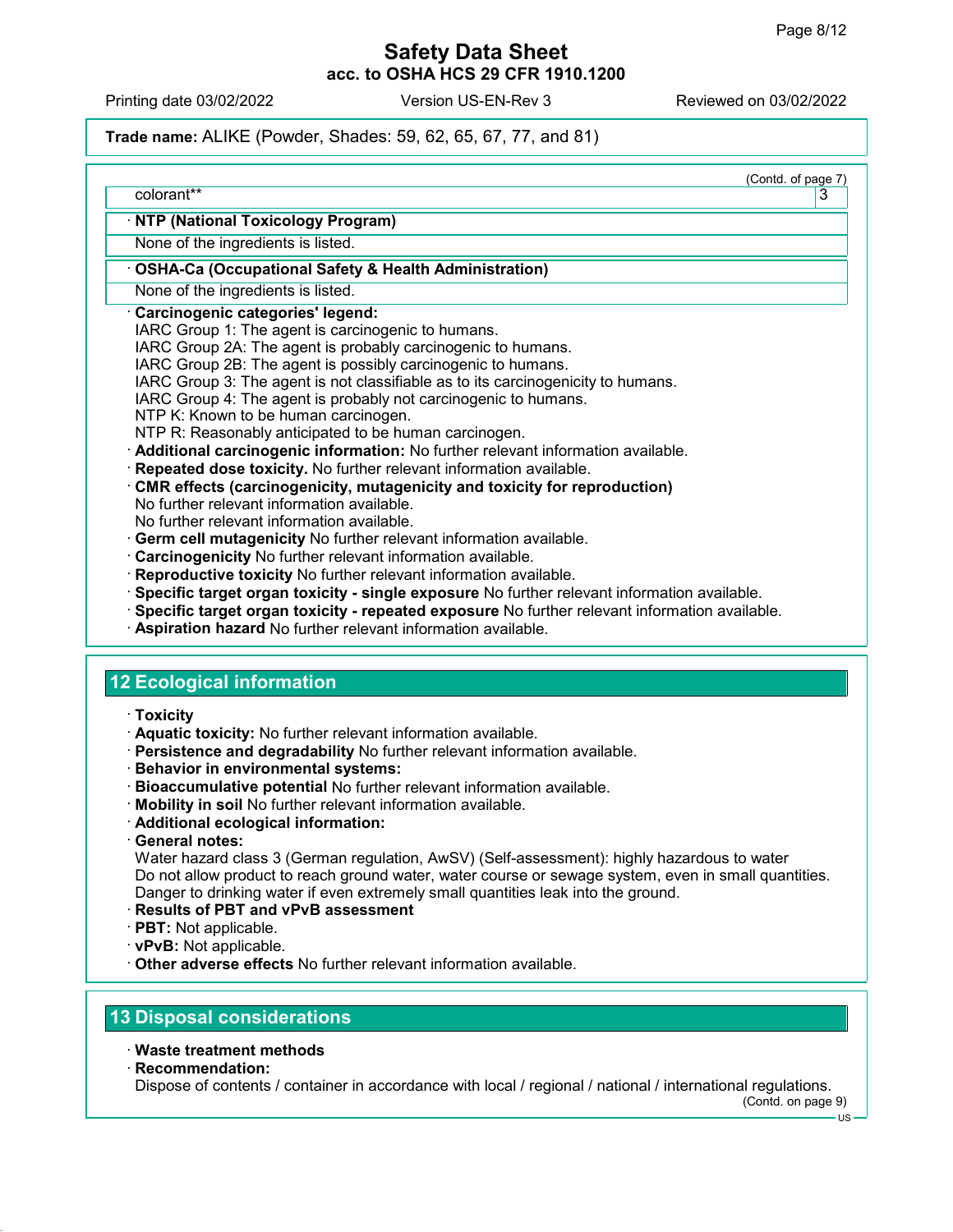Printing date 03/02/2022 Version US-EN-Rev 3 Reviewed on 03/02/2022

Trade name: ALIKE (Powder, Shades: 59, 62, 65, 67, 77, and 81)

(Contd. of page 8)

· Uncleaned packagings:

· Recommendation: Disposal must be made according to official regulations.

| <b>14 Transport information</b>                                                   |                 |
|-----------------------------------------------------------------------------------|-----------------|
| $\cdot$ UN-Number<br>· DOT, ADR, ADN, IMDG, IATA                                  | Not regulated.  |
| $\cdot$ UN proper shipping name<br>· DOT, ADR, ADN, IMDG, IATA                    | Not regulated.  |
| · Transport hazard class(es)                                                      |                 |
| · DOT, ADR, ADN, IMDG, IATA<br>· Class                                            | Not regulated.  |
| · Packing group<br>· DOT, ADR, IMDG, IATA                                         | Not regulated.  |
| · Environmental hazards:<br>· Marine pollutant:                                   | No.             |
| · Special precautions for user                                                    | Not applicable. |
| Transport in bulk according to Annex II of<br><b>MARPOL73/78 and the IBC Code</b> | Not applicable. |
| · UN "Model Regulation":                                                          | Not regulated.  |

# **15 Regulatory information**

· Safety, health and environmental regulations/legislation specific for the substance or mixture · SARA (Superfund Amendments and Reauthorization Act)

- · Section 355 (extremely hazardous substances):
- None of the ingredients is listed.
- Section 313 (Specific toxic chemical listings):
- dibutyl phthalate
- dibenzoyl peroxide
- · TSCA (Toxic Substances Control Act):
- poly(methyl methacrylate) and the control of the control of the control of the control of the control of the control of the control of the control of the control of the control of the control of the control of the control glass, oxide, chemicals ACTIVE dibutyl phthalate and the control of the control of the control of the control of the control of the control of the control of the control of the control of the control of the control of the control of the control of the c dibenzoyl peroxide and activities are all the control of the control of the control of the control of the control of the control of the control of the control of the control of the control of the control of the control of

### · Additional information:

If a substance is marked with \*\*, then substance is a trade secret. This is allowed under OSHA's Hazard Communication Standard (HCS) as a trade secret and under GHS as Confidential Business Information (CBI).

### · Hazardous Air Pollutants

CAS: 84-74-2 dibutyl phthalate

(Contd. on page 10)

US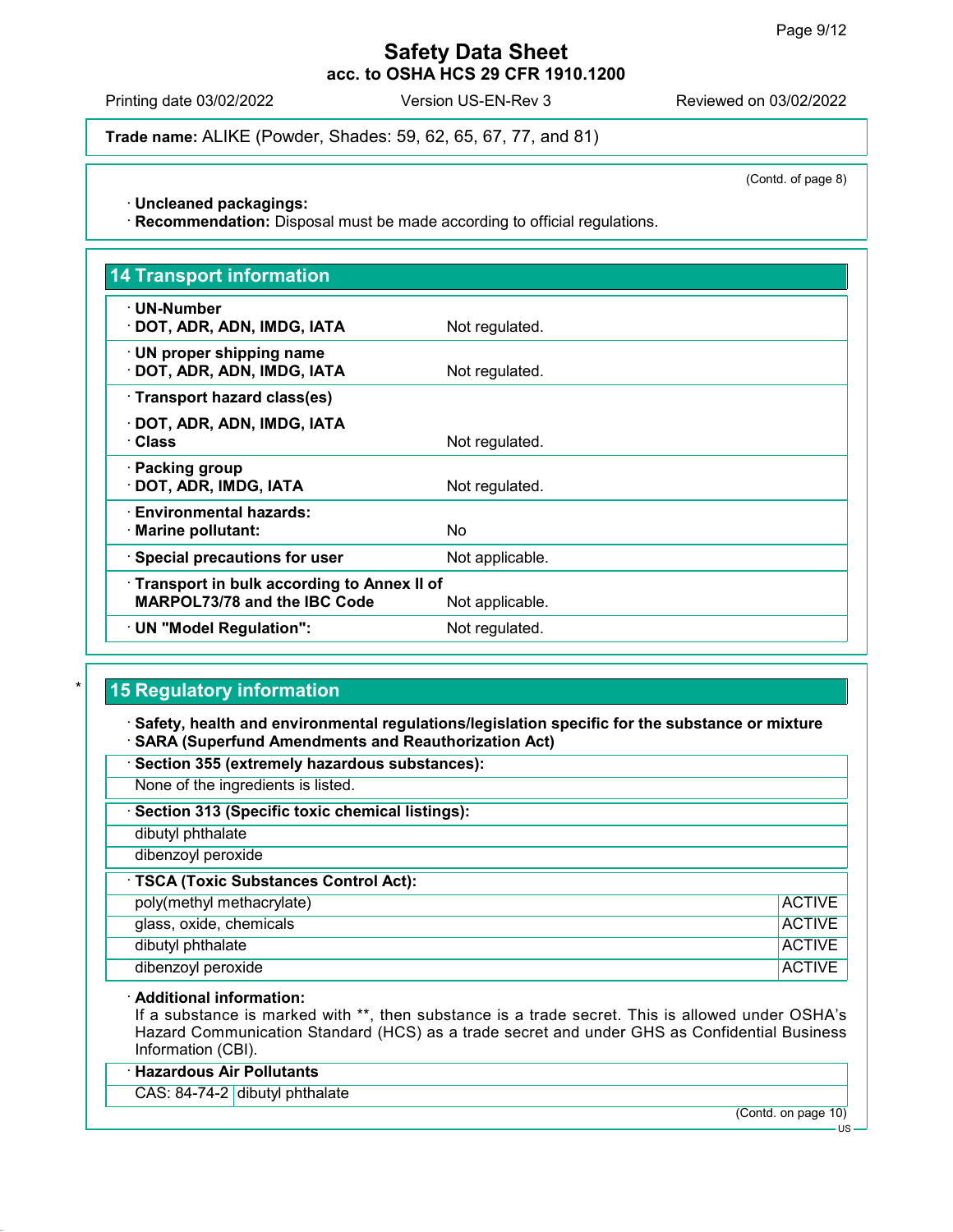$\overline{11}$ 

# Safety Data Sheet acc. to OSHA HCS 29 CFR 1910.1200

Printing date 03/02/2022 Version US-EN-Rev 3 Reviewed on 03/02/2022

## Trade name: ALIKE (Powder, Shades: 59, 62, 65, 67, 77, and 81)

(Contd. of page 9) · Proposition 65 · Chemicals known to cause cancer: Titanium dioxide (TiO₂) is on California's Proposition 65 list of chemicals but only in the form of airborne, unbound particles of respirable size. Particles of respirable size have an aerodynamic diameter of less than or equal to 10 micrometers (≤10 µm). These sized particles are particulate matter (PM) known as  $PM_{10}$ . titanium dioxide · Chemicals known to cause reproductive toxicity for females: dibutyl phthalate · Chemicals known to cause reproductive toxicity for males: dibutyl phthalate Chemicals known to cause developmental toxicity: dibutyl phthalate · Carcinogenic categories · EPA (Environmental Protection Agency) dibutyl phthalate **D** · EPA carcinogenic categories' legend: EPA weight-of-evidence (WoE): official codes and categories from EPA's 1986 guidelines and unofficial, derived codes from EPA's standard hazard descriptors from 1996, 1999, and 2005 guidelines A: human carcinogen (1986) B1: probable human carcinogen – based on limited evidence of carcinogenicity in humans (1986) B2: probable human carcinogen – based on sufficient evidence of carcinogenicity in animals (1986) C: possible human carcinogen (1986) D: not classifiable as to human carcinogenicity (1986) E: evidence of non-carcinogenicity for humans (1986) CaH: carcinogenic to humans CBD: carcinogenic potential cannot be determined I: data are inadequate for an assessment of human carcinogenic potential II: inadequate information to assess carcinogenic potential K/L: known/likely human carcinogen L: likely to be carcinogenic to humans NL: not likely to be carcinogenic to humans S: suggestive evidence of carcinogenicity, but not sufficient to assess human carcinogenic potential SC: suggestive evidence of carcinogenic potential · TLV (Threshold Limit Value) dibenzoyl peroxide A4 titanium dioxide A44 colorant\*\* A4 · ACGIH carcinogenic categories' legend: A1: confirmed human carcinogen A2: suspected human carcinogen A3: confirmed animal carcinogen with unknown relevance to humans A4: not classifiable as a human carcinogen A5: not suspected as a human carcinogen · NIOSH-Ca (National Institute for Occupational Safety and Health) Titanium dioxide (TiO<sub>2</sub>) is on the NIOSH-Ca list as a potential occupational carcinogen from occupational exposures by inhalation. titanium dioxide (Contd. on page 11)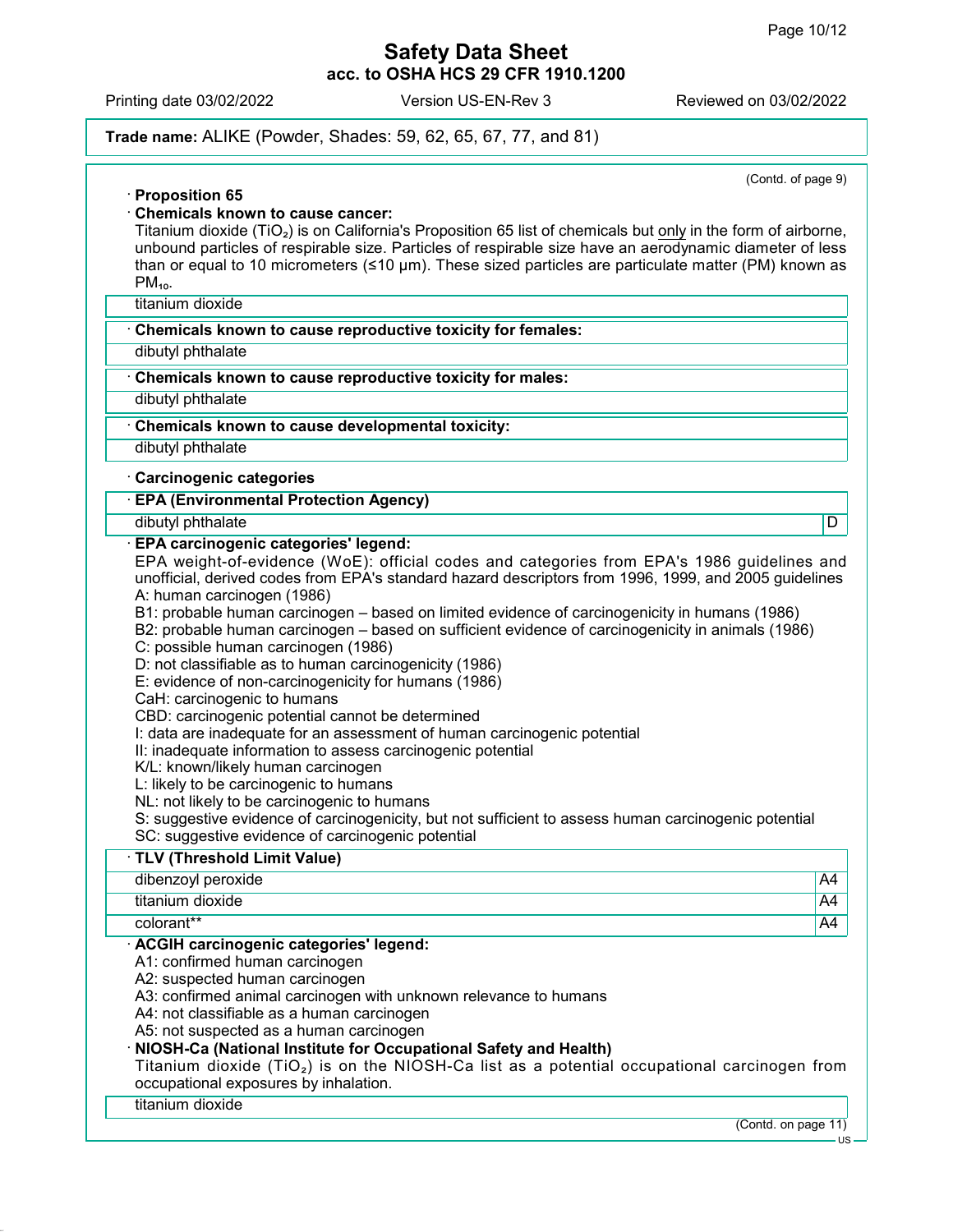US

# Safety Data Sheet acc. to OSHA HCS 29 CFR 1910.1200

Printing date 03/02/2022 Version US-EN-Rev 3 Reviewed on 03/02/2022

Trade name: ALIKE (Powder, Shades: 59, 62, 65, 67, 77, and 81)

(Contd. of page 10) · GHS label elements Exempt from labeling – medical devices and drugs do not require labeling according to HCS 2012. The product is classified and labeled according to the Globally Harmonized System (GHS). · Hazard pictograms · Signal word Warning · Hazard-determining components of labeling: dibutyl phthalate dibenzoyl peroxide · Hazard statements Harmful if inhaled. May cause an allergic skin reaction. May cause respiratory irritation. · Precautionary statements Avoid breathing dust/fume/gas/mist/vapors/spray Contaminated work clothing must not be allowed out of the workplace. Wear protective gloves. IF INHALED: Remove person to fresh air and keep comfortable for breathing. Store locked up. Dispose of contents/container in accordance with local/regional/national/international regulations. · Chemical safety assessment: A Chemical Safety Assessment has not been carried out. 16 Other information · Department issuing SDS: Regulatory Affairs · Contact: Regulatory Affairs Telephone No. +1 (708) 597-0900 SDS.gcamerica@gc.dental · Date of preparation / last revision 03/02/2022 / 2 · Abbreviations and acronyms: GHS: Globally Harmonized System of Classification and Labelling of Chemicals HCS: Hazard Communication Standard (USA) MSDS: Material Safety Data Sheet SDS: Safety Data Sheet ADN: Accord européen relatif au transport international des marchandises dangereuses par voies de navigation intérieures (European Agreement concerning the International Carriage of Dangerous Goods by Inland Waterways) ECHA: European Chemicals Agency OSHA: Occupational Safety and Health Administration (USA) C.I.: Colour Index PAC: Protective Action Criterion (USA) PACs: Protective Action Criteria (USA) HNOC: Hazard Not Otherwise Classified (USA) LEL: Lower Explosive Limit UEL: Upper Explosive Limit OSHA-Ca: Occupational Safety and Health Administration – Carcinogens or potential carcinogens regulated (USA) NIOSH-Ca: National Institute for Occupational Safety and Health – Carcinogen List (USA) NIOSH: National Institute for Occupational Safety and Health (USA) TSCA: Toxic Substances Control Act (USA) AwSV: Verordnung über Anlagen zum Umgang mit wassergefährdenden Stoffen (Ordinance on facilities for handling substances that are hazardous to water) (Germany) NOEC: No Observed Effect Concentration (Contd. on page 12)